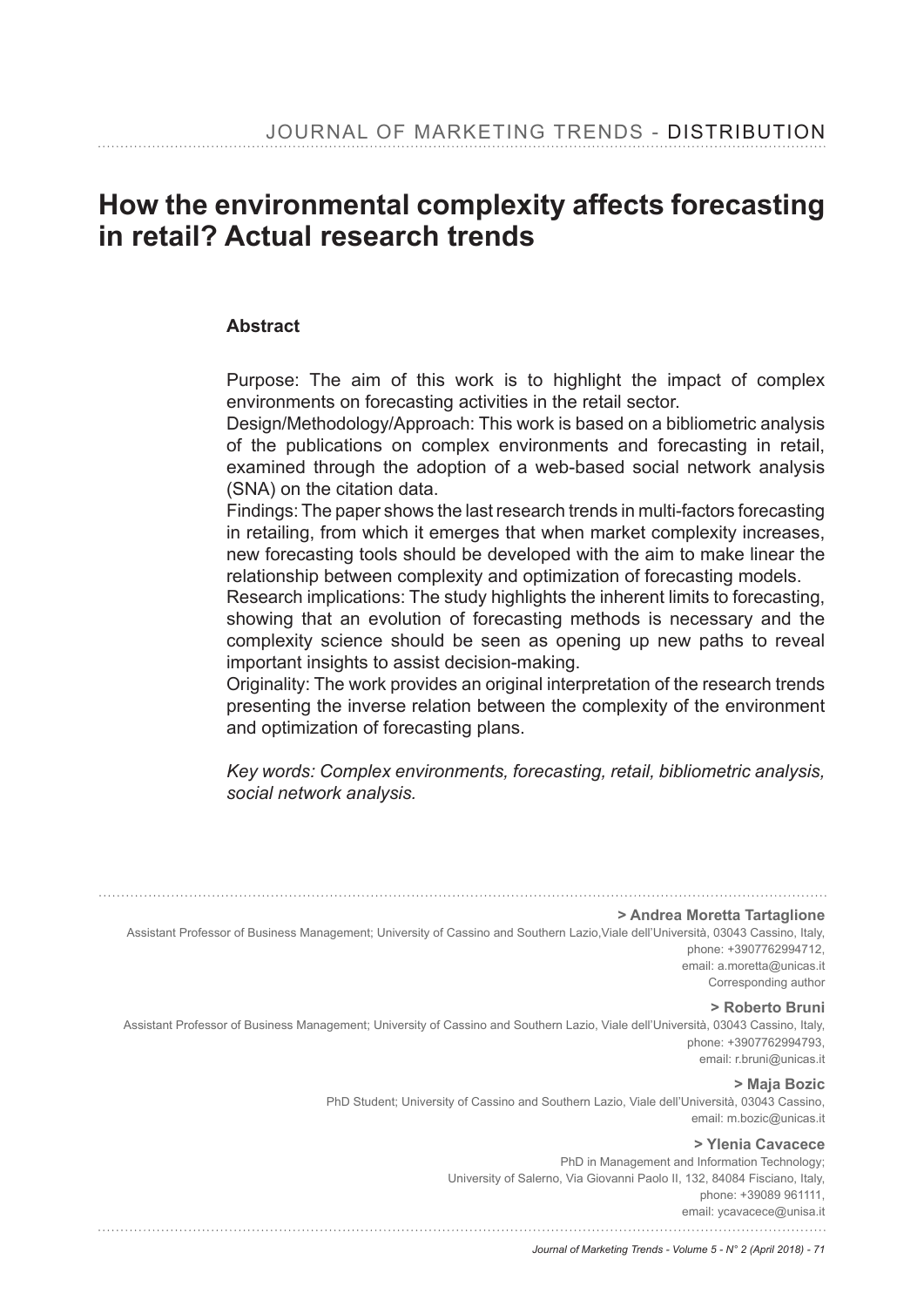### 1. Introduction

The worldwide economy is characterized by high levels of complexity that affect how activities are managed to achieve competitive advantage.

In the systems theory, complexity derives from three dimensions: variety, which is the possible variations with which the phenomenon presents itself to the observer, or better, the number of variables; variability, each variable is not stable but changes over time creating additional variety; and indeterminacy, which is the impossibility for the observer to understand the phenomenon in its entirety. In management literature, authors often distinguish between internal complexity, which depends on the size of the company, the number of its components, the variety of social roles and personalities; and external complexity, which depends on the variety and variability of the environment in which a company operates. External complexity is the hardest to manage because it depends on variables that are not under the control of managers. Moreover, it continues to rise due to the continuous changes in consumption and communication, climate change, economic and political instability, transnational competition in the global marketplace, among many other factors. This creates dynamism in markets that are not simple to interpret, analyze or predict, making forecasting activities and marketing strategies difficult, particularly in the retail sector where complexity affects decisionmaking processes from store organization

to supplier and customer relationships.

The ineffectiveness of traditional forecasting plans is partly due to the inability to predict in environments that are near the edge-of-chaos (Kurtyka 2000), because the system is continually and unpredictably changing, and managers have to continually obtain new information to understand the environment; any plan is therefore obsolete before it has been fully implemented (Mason 2007). Traditional forecasting techniques are often based on: (1) information that is obsolete by the end of the planning process (Loewen 1997; White 1998); (2) the assumption of a stable environment (Volberda 1997; Chakravarthy 1997); (3) the assumption that the firm can, to an extent, control its environment (Cravens 1991, White 1998). It is, therefore, necessary to develop new forecasting methods more suited to the current complex markets.

Focusing on the retail industry it becomes challenging forecasting its activities, especially considering that nonfinancial information on environmental changes is hardly provided (Harrauer and Schnedlitz 2015). At the individual level, Harrauer and Schnedlitz (2015) found that retail managers accept and regularly apply performance reports as information sources in each context. Especially, turbulence and unpredictable events drive store managers to demand more flexible performance-reporting procedures (Harrauer and Schnedlitz 2015). Based on these considerations, the aim of this work

*72 - ISSN 1961-7798 - © 2009, International Marketing Trends Conference*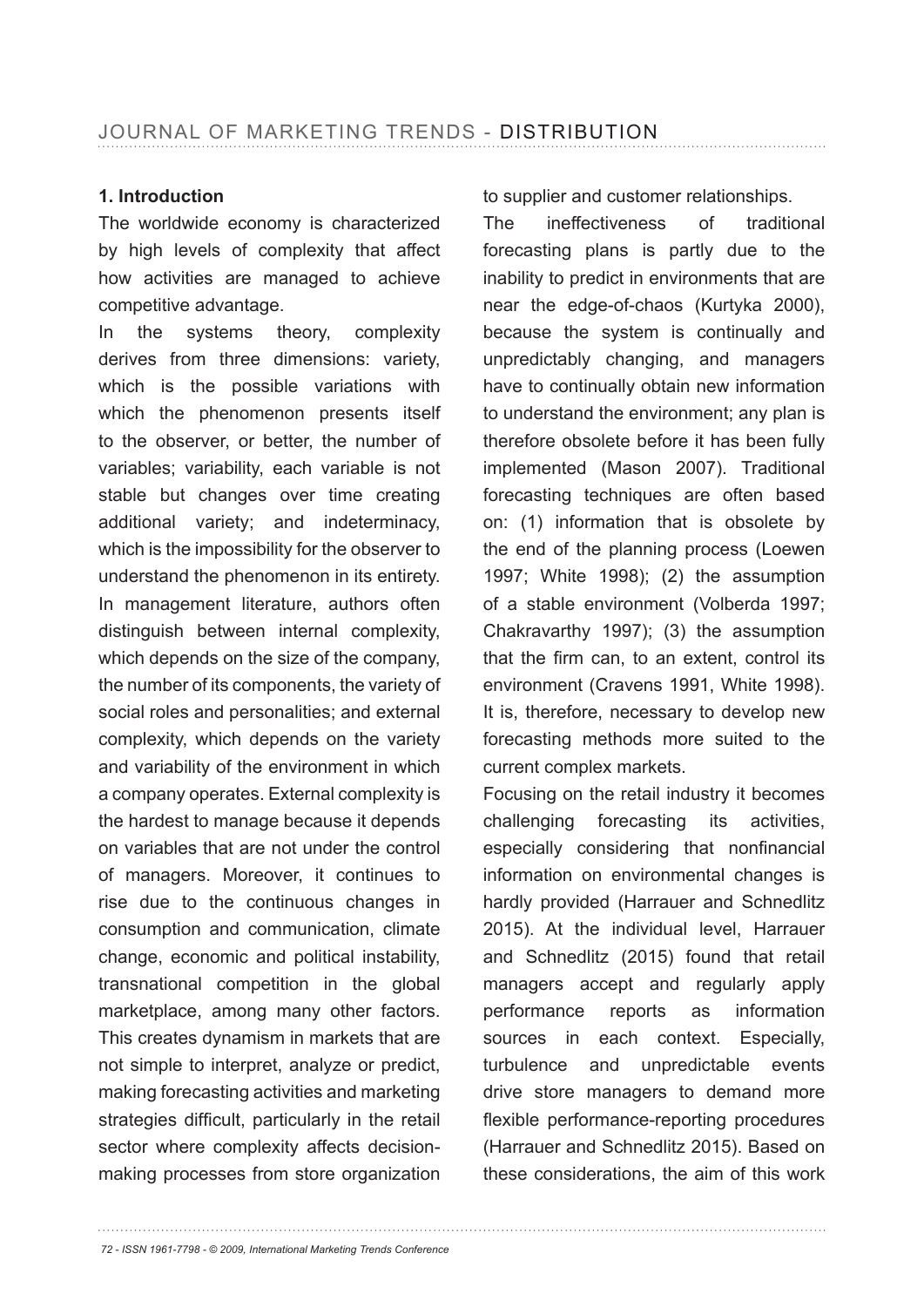is to analyze actual research trends in retailing multi-factor forecasting, particularly analyzing the impact of environmental factors on prediction in retail. This paper, by using the bibliometric analysis, collects, summarizes and synthesizes various theoretical approaches, through co-citation techniques, with a view to answering to two main research questions:

*RQ1: What are the general research streams regarding environmental impact on forecasting?* 

*RQ2: What are the research trends in environmental impact on forecasting plans in retailing?*

The results represent a useful base for a more detailed future research on the forecasting in retail.

The work is organized as follows: at first, the conceptual framework regarding to complexity of the environment and causal relationships between complex environments and forecasting activities is presented; at second, the methodology and data collection are described; then, a social network/citation analysis identifies the main literature aspects on the topic; last, the paper provides the discussion of results, the systematic framework of actual theoretical perspectives and the related conclusions.

### 2. Conceptual framework

The retail environment is changing faster than ever before (Hamel and Prahalad 1994; Kotter, 1996; Loewen1997; Conner 1998) thus increasing complexity (Achrol

1991). Complexity is defined as the measure of heterogeneity and variability in environmental factors (Lane and Maxfield 1996; Chae and Hill 1997; Chakravarthy 1997). When complexity increases, the ability to understand and use information to plan and predict becomes more difficult (Black and Farias 1997), the decision windows shorter, the risk of obsolescence greater and the long-term control becomes impossible (Mason 2007).

Literature highlights difficulties in outline a causative link between environmental variables and forecasting plans because of the complexity of variables and the chaotic nature of environments (Windsor 1995). However, research trends in forecasting continue to stress the analysis and prediction of the inter-relationship between an organization and its environment (Polonsky et al. 1999).

The business environment in general, as the more specific retail environment, presents several complexity constructs:

- − Co-determination or co-evolution taking place between firms and their environments (Achrol 1991; Polonsky et al. 1999).
- − Self-organisation and emergence occurring through participants in the environment (Mason 2007; Peters 1999; Mason 2007).
- − Environmental changes starting small and developing slowly and unpredictably (Mason 2007).
- − Non-linear relationships (Black and Farias 1997; Mason 2007).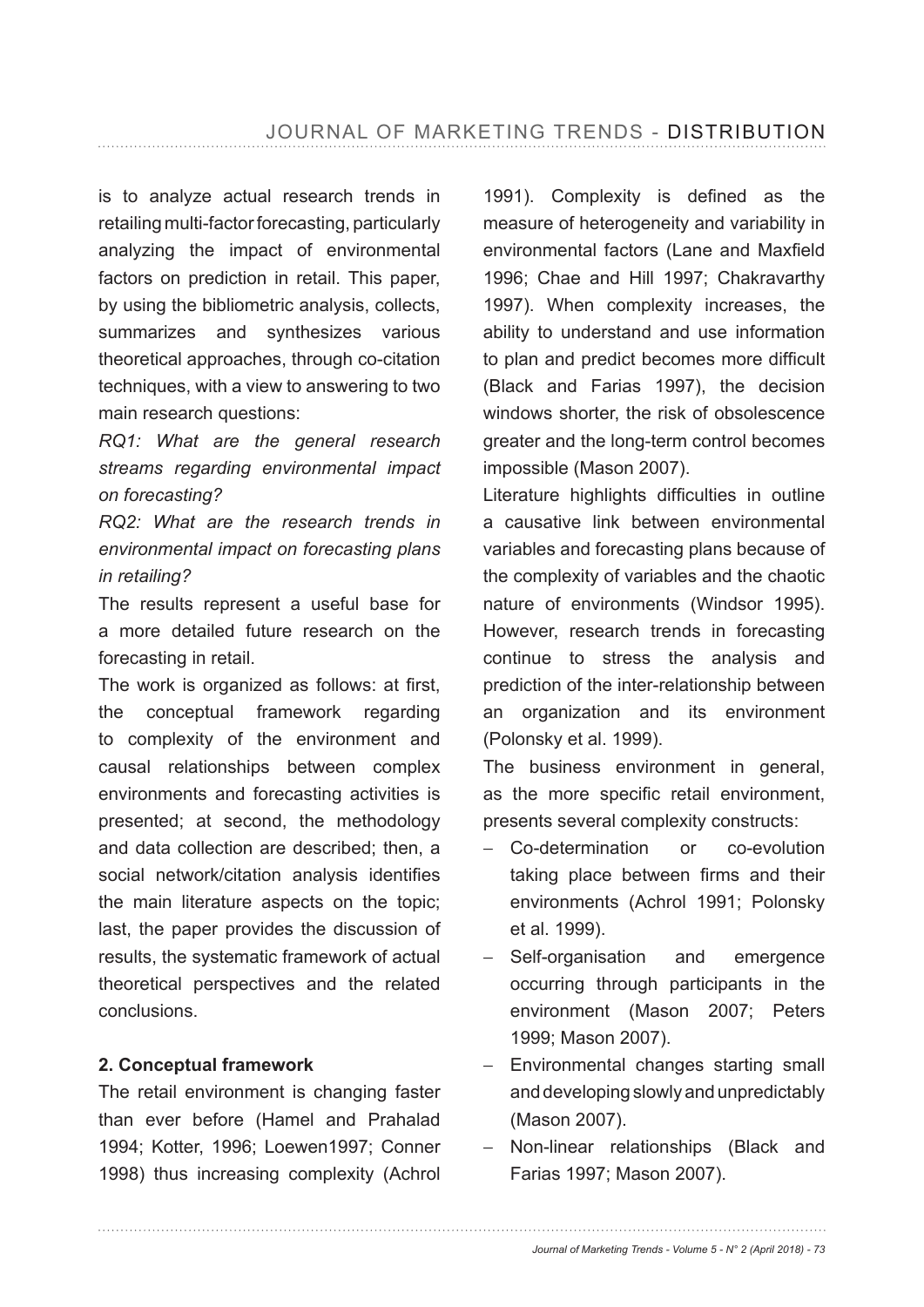Many authors clearly see environments as Complex Adaptive Systems (CASs) (Black and Farias 1997; Mason 2007; Peters 1999; Prendergast and Berthon 2000).

CASs are systems made up of many individuals, self-organizing elements able to analyse the changes in the external environment (Begun et al. 2003) and to adapt to them. Bruni et al. (2016) show how the CAS framework could be useful for gaining a better understanding of the evolution of market dynamics, focusing on topics such as the market complexity, adaptability, system features and purpose. Essentially, CASs are networks of relationships and interactions (Moretta and Bruni 2015), in which the whole is more important than the sum of the parts; when a single element of the system changes, produces reactions and changes in associated elements and in the environment. The environment is always responding and adapting to these changes and the effects cannot be predicted with complete accuracy (Axelrod and Cohen

Complex systems face inherent bounds on their mathematical describability, computability, and predictability because they are nonlinear, dynamic, adaptive, and emergent (Linstone 1999).

2001).

In making a distinction between nonadaptive and adaptive complex systems, Casti (1997) specifies that the available predictive mathematical models could describe the firsts effectively because it is possible to see the whole picture and no rule changes are permitted inside them; while CASs permit rule creation or change and are not amenable to statistical approaches (Linstone 1999).

Since environments do appear to be CASs, a complexity or chaos perspective should be used to understand the dynamics of these systems and to guide forecasting activities for the benefit of the planner and decision maker (Mason 2007; Prendergast and Berthon 2000).

The principal characteristic of complex systems is self-organization, hence they cannot be controlled by an outside party or "manager" making plan longer-term outcomes unpredictable (Wilkinson and Young 1998; Frederick 1998; Kelly 1999).

While in a stable system small changes have small effects, in a CAS small changes or errors can grow exponentially with each iteration (Diamond 1993) and an infinite amount of precise data would be required to produce accurate long-term predictions (Mix 1993). However, many authors note that in the chaotic state CASs appear to exhibit a deterministic behaviour fixed by equations and yet incorporating randomness (Thietart and Forgues 1995). It may be orderly and suddenly become chaotic or vice versa but in every case the system is remarkably sensitive to initial conditions, making the use of historical data as a basis for forecasting dubious at best ( Gordon and Greenspan 1988). This transition between order and chaos is the point at which sensitive dependence on initial conditions causes small inputs to

*74 - ISSN 1961-7798 - © 2009, International Marketing Trends Conference*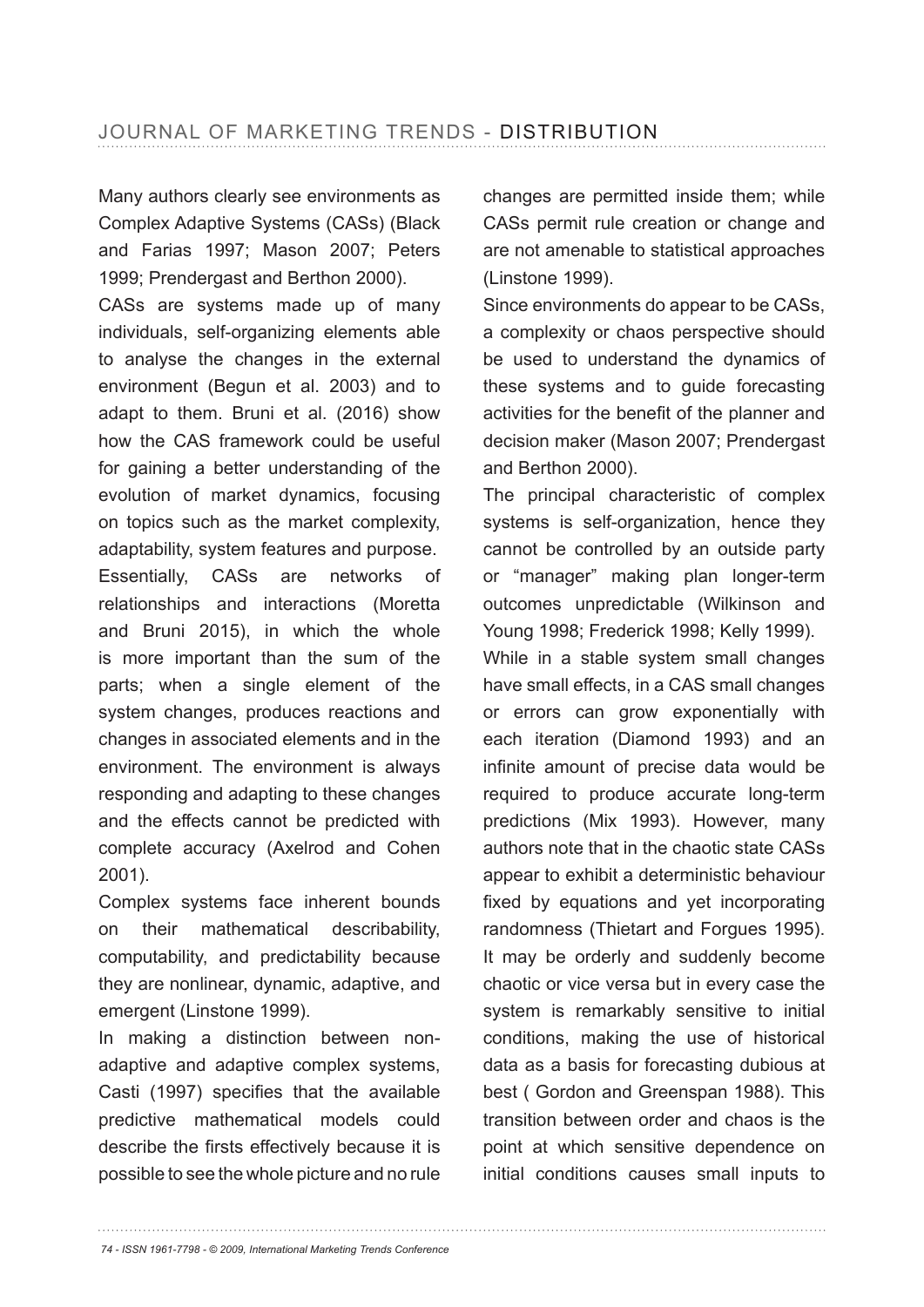cause big changes (Mason 2007). Nilson (1995) refers to this as non-repetitive repetitiveness. Exactly where the system will go next cannot be predicted, but it will not go outside certain limits (Mason 2007).

Tables:

| <b>Elements of complex systems</b>                   | <b>Implications on forecasting techniques</b>            |  |  |  |
|------------------------------------------------------|----------------------------------------------------------|--|--|--|
| The system needs to be considered as a whole.        | Forecasting techniques need to enable practitioners to   |  |  |  |
| Complex systems exhibit emergence – (self-           | develop a vision of a system's emergent properties -     |  |  |  |
| organised) behaviour that results<br>from<br>the     | the self-organised behaviour that could result from      |  |  |  |
| interactions.                                        | interactions between the parts.                          |  |  |  |
| The interactions between the component parts of a    | Forecasting techniques need to enable visions of         |  |  |  |
| complex system lead to non-linear relationships      | phase-changed worlds. Foresight techniques must          |  |  |  |
| between "causes" and "effects". A "small" cause      | also accept the likely absence of any early warning      |  |  |  |
| can have "large" effect, and a "large" cause a       | signals.                                                 |  |  |  |
| "small" (or no) effect.                              |                                                          |  |  |  |
| The starting slate is never clean $-$ extremely tiny | Forecasting techniques need to recognise that            |  |  |  |
| errors in understanding where the system starts from | everything is part of a system, that there is no "new"   |  |  |  |
| can send any "forecast" off in totally the wrong     | starting point, and that tiny, often trivial actions can |  |  |  |
| direction.                                           | have huge, irreversible, impacts.                        |  |  |  |
| Complex systems are not at equilibrium (if they are  | Forecasting techniques must be able to provide both      |  |  |  |
| they are dead) and are always changing.              | optimisation and exploration processes to help           |  |  |  |
|                                                      | identify a range of potential future situations and      |  |  |  |
|                                                      | options.                                                 |  |  |  |

#### **Table 1: Implication of complexity theory on forecasting techniques**

Source: Author's elaboration from Horton (2012)

# **3. Methodology and data collection**

This Wacro level: Climate changelio metric analysis of the publications about environment and This Work is based on a bibliometric analysis of the publications about environment and forecasting activities. Bibliographical data has been gathered from ISI Web Of Science by Consumer Price Index (CPI) **level:** Competition searching in the topic firstly for the keywords "external complexity", "environmental variables", "heterogeneous market" and "multi-factor" combined with the keyword "forecasting", secondly, for the keywords "trends in forecasting sales" and "retail", in the time period from 2013 to 2016. From the first search, 41 publications were selected, from the second search, 49. The works collected have been examined through the adoption of a web-based social network analysis (SNA) on the citation data (see Knutas et al. 2015). There are developed bibliometric tools providing literature review based on the network analysis. Analyses based Fuel price Financial economic crisis Affected transport capacity Industry concentration Shared information in a supply chain Limited data **Seasonality** Location of the decoupling point Weather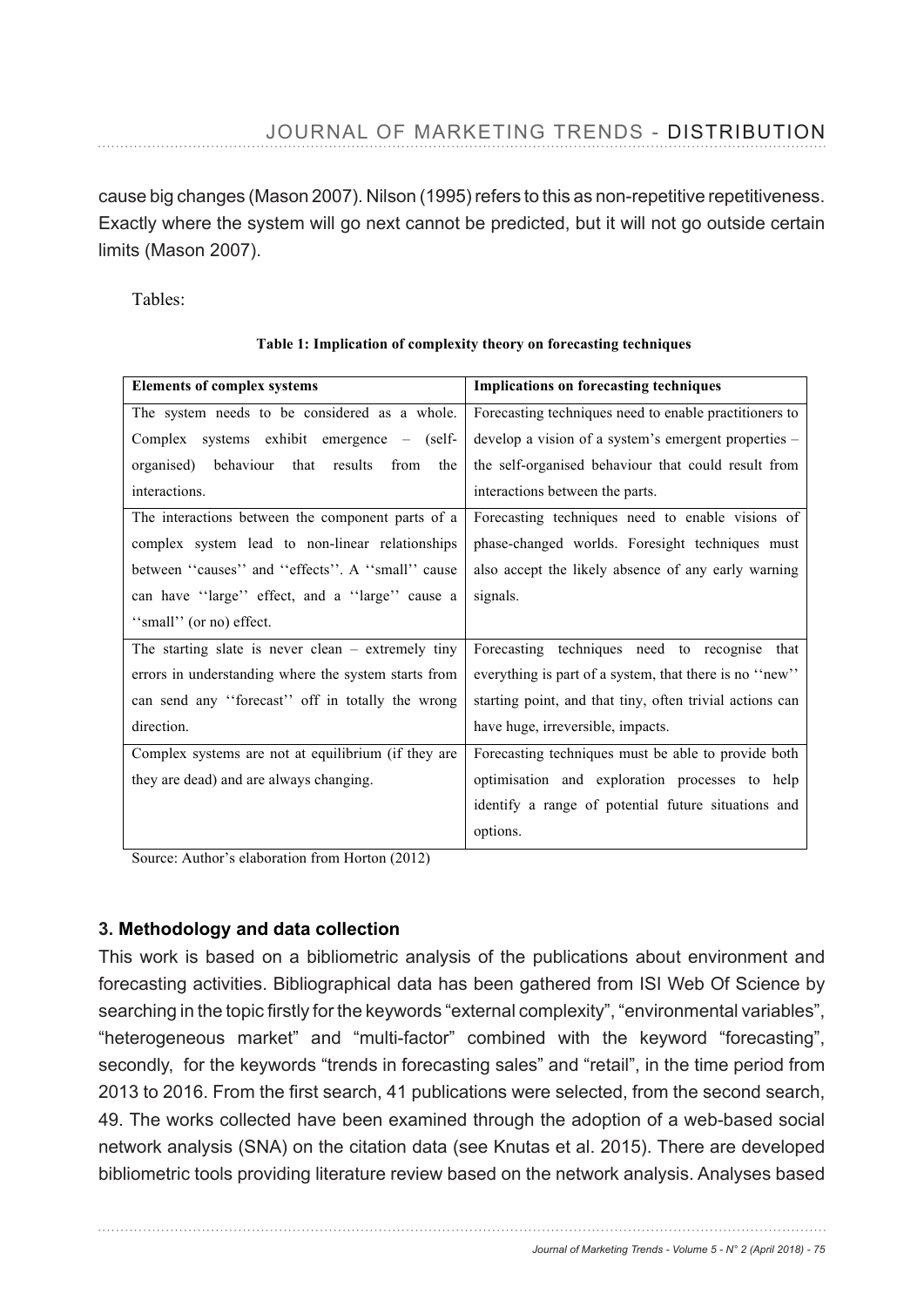on co-citation techniques are widespread in science studies. They are among the major quantitative methods used with the aim of mapping the structure and dynamics of scientific research (Riviera 2012).

The analysis identifies the important authors, journals and keywords in the dataset, based on the number of occurrences and citation counts. A citation network of the provided records has been created and used to identify the important papers according to their in-degree, total citation count, and PageRank scores.

For greater completeness of the results, the analysis has been expanded to the most specialized journals on this matter (International Journal and Retail Distribution and Journal of Personal Selling and Sales Management), which were not indexed in Web Of Science, and to Google Scholar database.

The results of the analysis have been discussed in order to identify the most recent trends in retailing multi-factor forecasting.

## 4. **Findings**

As Figure 1 shows, the interest of scholars for the environmental impact on the forecasting has increased significantly since 2014. Besides the positive trend, there are not many studies about it. During this period, the main topics discussed are: how to measure environmental complexity, how to include hardly controlled factors in forecasting and how to well define the environment and predict its impact on business activities.



**Figure 1: Trend in research of the environmental impact on the forecasting (2013-2016)** 

Source: Authors' elaboration on WOS data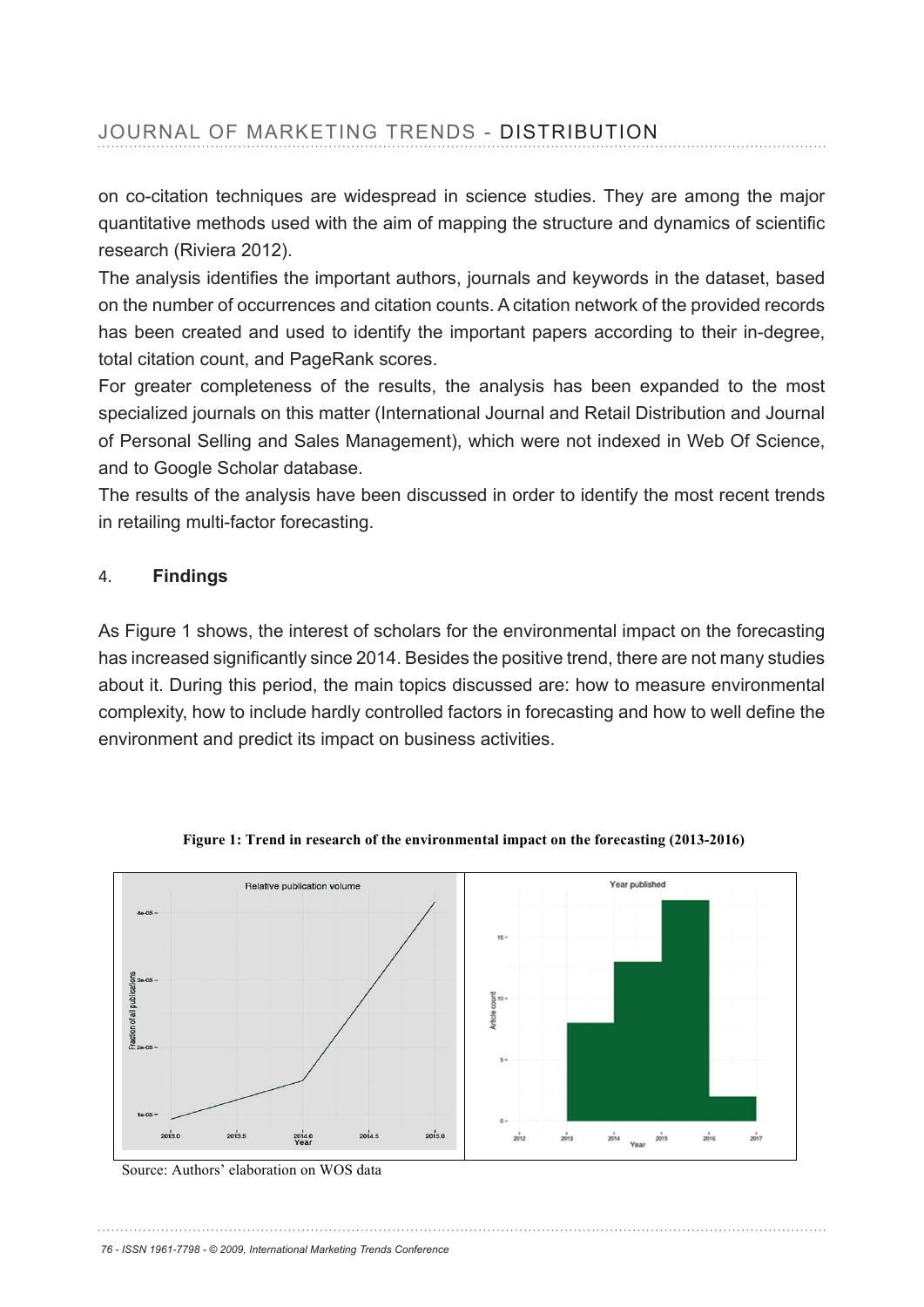## *4.1. Results from Social Network analysis - the macro aspect*

The first, general research including keywords: "external complexity", "environmental variables", "heterogeneous market", "multi-factor" and "forecasting", gives the wide spectrum of articles (41) from the different research streams. These keywords were selected to export the important research streams related to the first research question. Co-citation analysis gives the rank by the most popular and cited keywords mentioned in the selected articles, which are, besides forecasting, forecast and its techniques, *optimization, climate change,* as well, *business circle analysis, budgeting* and *bankruptcy* (Figure 2).

**Figure 2: Social network analysis of the general literature research of environmental impact on the forecasting plans by the most occurred publications and the cited keywords.** 



Source: Authors' elaboration on WOS data

Expanding the social network analysis with the detailed analysis of the high-scored papers, it emerges that the first problem for the authors is the choice of the environmental factors to include in the forecasting methods.

We have classified the significant environmental factors that the authors of the papers detected identify at a macro-level, i.e. that affect the companies' activities in general, irrespective to the related sector. The most common macro-environmental factors emerging from the analysis are *Climate change, Financial economic crisis, Affected transport capacity, Consumer Price Index (CPI), Fuel price.*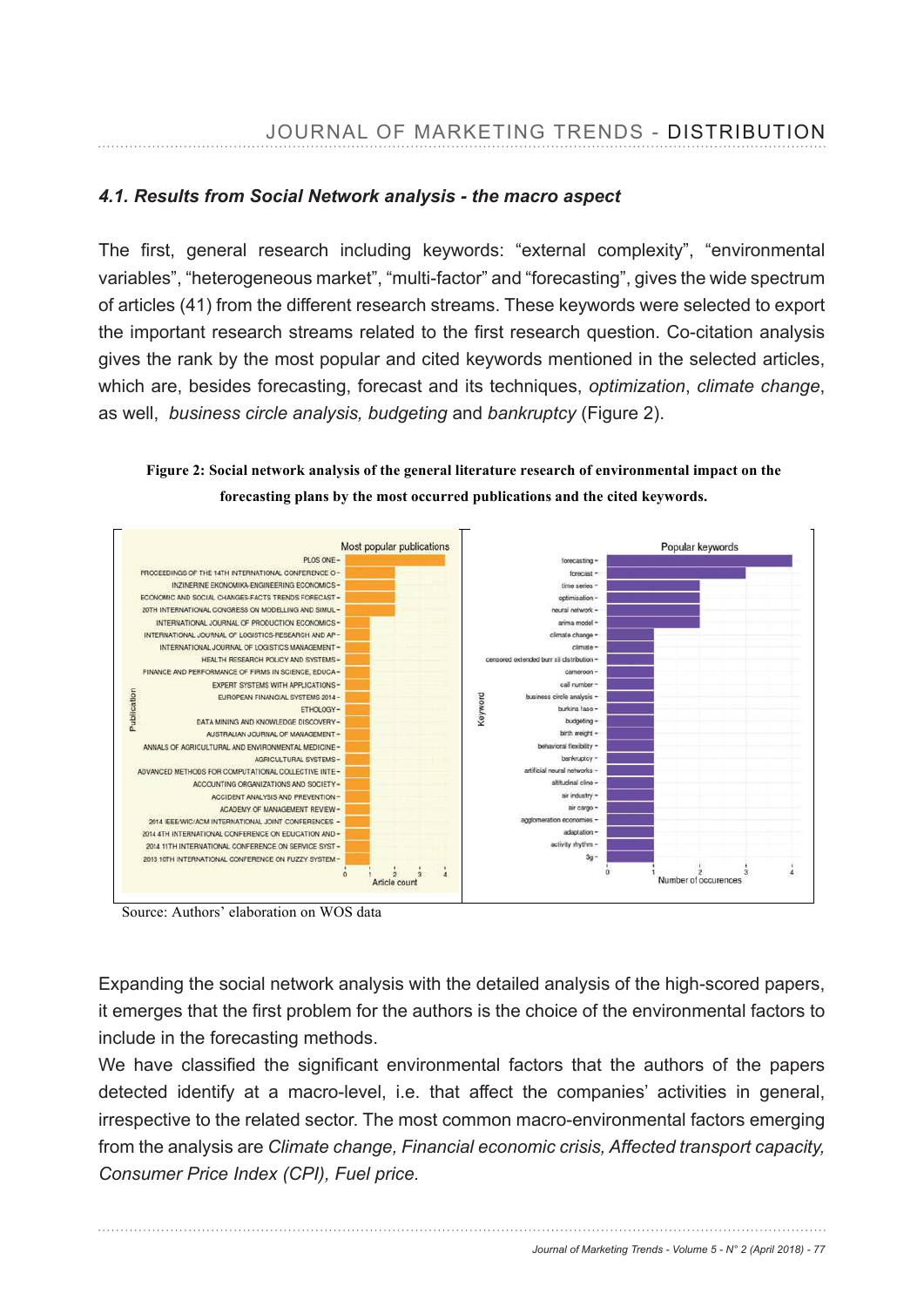Sometimes climate change is set apart as an influential factor, thus climate change affects and make changes worldwide. It affects production plants, farms, water resources, translating influence via marketing channels until the final consumers. Climate change is a hardly controlled factor, but involving it in the future strategies and plans, companies could better prepare for a weather surprises; hence, it is considered within the relevant forecasting factors. On the other hand, along with it, there are the financial crisis, bankruptcy and high volatility in financial markets that represent the second macrolevel influence. For example, reflecting the retail industry, the bankruptcy of a company can direct affect unemployment, Consumer Price Index (CPI) and fuel price leading to decrease the consumption and change shopping behavior.

Harrauer and Schnedlitz (2016) address to the recent financial economic crisis as the explicit cause of the turbulent market. The authors highlight that since 2008, neither long-term forecasts nor schedules are possible. Before the crisis, it was possible to plan every two or three weeks, but now companies have gone to weekly planning only because they cannot forecast that fast anymore. As a consequence, in several companies the top management has undertaken profound restructuring activities, which have led to significant changes in in-store activities and performance measurement (Harrauer, Schnedlitz, 2016). Reports even provide

store managers with information on goal completion on a daily or even hourly basis in some cases. Moreover, they show deviations from past results and forecasts for the future to facilitate decision-making. All in all, store managers need to react immediately to reports if store performance is weak. However, they acknowledged that business success could only be reached if store managers and their employees jointly deal with turbulent developments (Harrauer and Schnedlitz 2016).

Capello and Caragliu, (2015) point that cities hosting financial activities have been severely hit by the crisis; however, they also host hard and soft territorial capital elements, high physical accessibility, access to information and knowledge, advanced functions, agglomeration economies, generating inter-sectoral productivity growth and the ability to adjust to the crisis. The authors apply the new version of a macroeconomics "regional growth forecasting model" taking account of the crisis and capturing scenarios of long-term costs. In *industrial transportation*, the forecast demand at each destination may be affected by a number of factors. Consequently, a conventional transport plan often fails to match the reality, so the planned transport capacity is either insufficient to meet the demand or wastefully excessive (Corso 2015).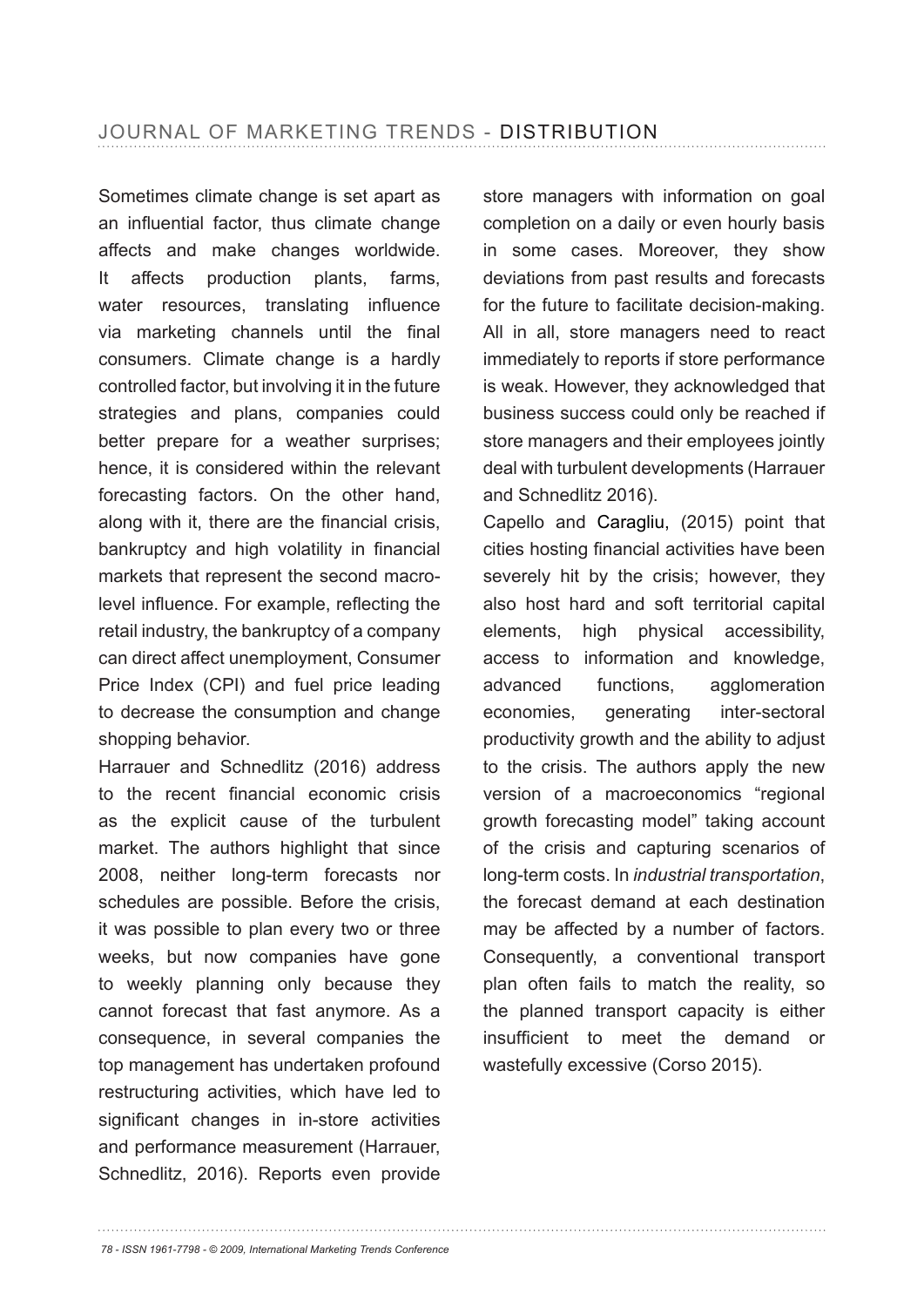### *Results from Social Network analysis - the retail aspect*

In the second analysis are outlined the trends about the environmental impact on forecasting plans in the retail industry, using the keywords in the search engine: trends in forecasting sales, retail. The most popular cited keywords (49 articles) are: google trends, demand forecasting, data mining, sales forecasting, e-commerce, big data, biopharmaceuticals and bio-manufacturing (Figure 3).

#### **Figure 3: Social network analysis of the research trends in influence of external factors on retailing by the most occurred publications and the cited keywords.**



Source: Authors' elaboration on WOS data

In this analysis, the influence of online activity on the retail industry emerges, nevertheless, data mining, particularly big data that every company is streaming to handle in the more efficient way, take an important role in forecasting plans. At the retail level, the environmental factors emerging from the analysis are: *Internet data, Competition, Industry concentration, Shared information in a supply chain, Limited data, Seasonality, Weather, Location of the decoupling point, Relations inside a supply chain.*

According to Carriere-Swallow (2013), the majority of economic variables are released with a lag, making it difficult for policy-makers to make an accurate assessment of current conditions. The author explores whether observing *Internet browsing habits* can inform practitioners about aggregate consumer behavior in an emerging market.

Choi (2014) discusses fast fashion as a commonly adopted strategy in fashion retailing. Under fast fashion, "operational decisions have to be made with a tight schedule" and the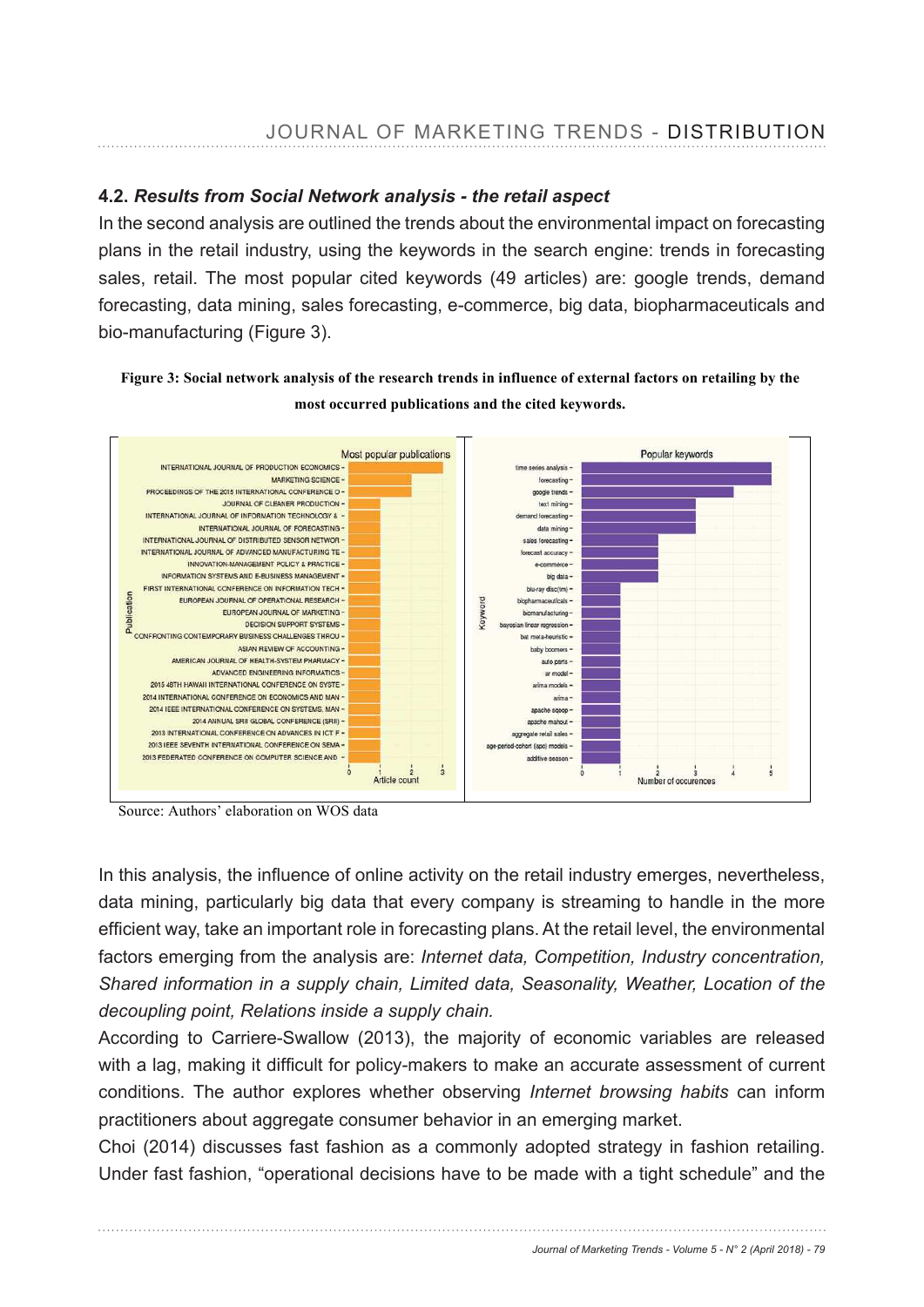corresponding forecasting method has to be completed with *very limited data*  within a limited time duration. Motivated by fast fashion business practices, in the paper, an intelligent forecasting algorithm, which combines tools such as the extreme learning machine and the grey model, is developed. The work is focused on two important features in the fashion industry: (a) the demand trend slope is large, or (b) the seasonal cycle's variance is large.

The paper of Eksoz (2014) develops a conceptual framework for factors involved in collaborative forecasting in food supply chains. It is addressed to a scarcity of research examining how manufacturers and retailers conduct long-term and accurate collaborative forecasting for seasonal, perishable, promotional, and newly launched products. In the proposed framework, Eksoz (2014) focuses on the collaborative forecasts between manufacturers and retailers. The author identifies trends, gaps and areas for future research involving partners' integration, *information sharing* and forecasting processes in the supply chain. The review reveals that partners' integration is a key requirement for collaborative forecasting while the type and quality of information shared are critical for forecasts. Moreover, forecasting strategies of manufacturers and retailers play a pivotal role for consensus forecasts while the role of forecast horizon and frequency should not be neglected (Eksoz 2014).

The biggest issues of forecasting in the

retail industry are the trend and *seasonality* in the sales, that can produce many uncontrolled patterns and several authors suggest to overcome these findings with advanced statistical tools as Support Vector Regressions, Hol-Winter, ARIMA models etc. Besides trends of using modern forecasting tools in retail, analyzing online platform data becomes popular in order to discover consumer behaviors and set the marketing strategies.

As online data flow, social media, e-commerce have a high impact on consumer behavior and it becomes the crucial environmental factor, not just internal, in the retail industry, it is worthy to analyze in the future literature regarding the forecasting consumers reactions related to the retail.

# 4.3. Research findings of literature *review*

According to Harrauer and Schnedlitz (2016) "*environment*" is an established construct in the contingency theory literature (Chenhall 2003). Combining internal (inner corporate) and external (outer corporate) elements (Waterhouse and Tiessen 1978), the construct summarizes all changes and market dynamics that are hardly predictable and generate uncertainty (turbulence) (Child 1975). At the retail store level, the environment is created by the level of performance given the variety of store's products and services (Kumar and Karande 2000). Moreover, it deals with changing customer needs (*diversity*).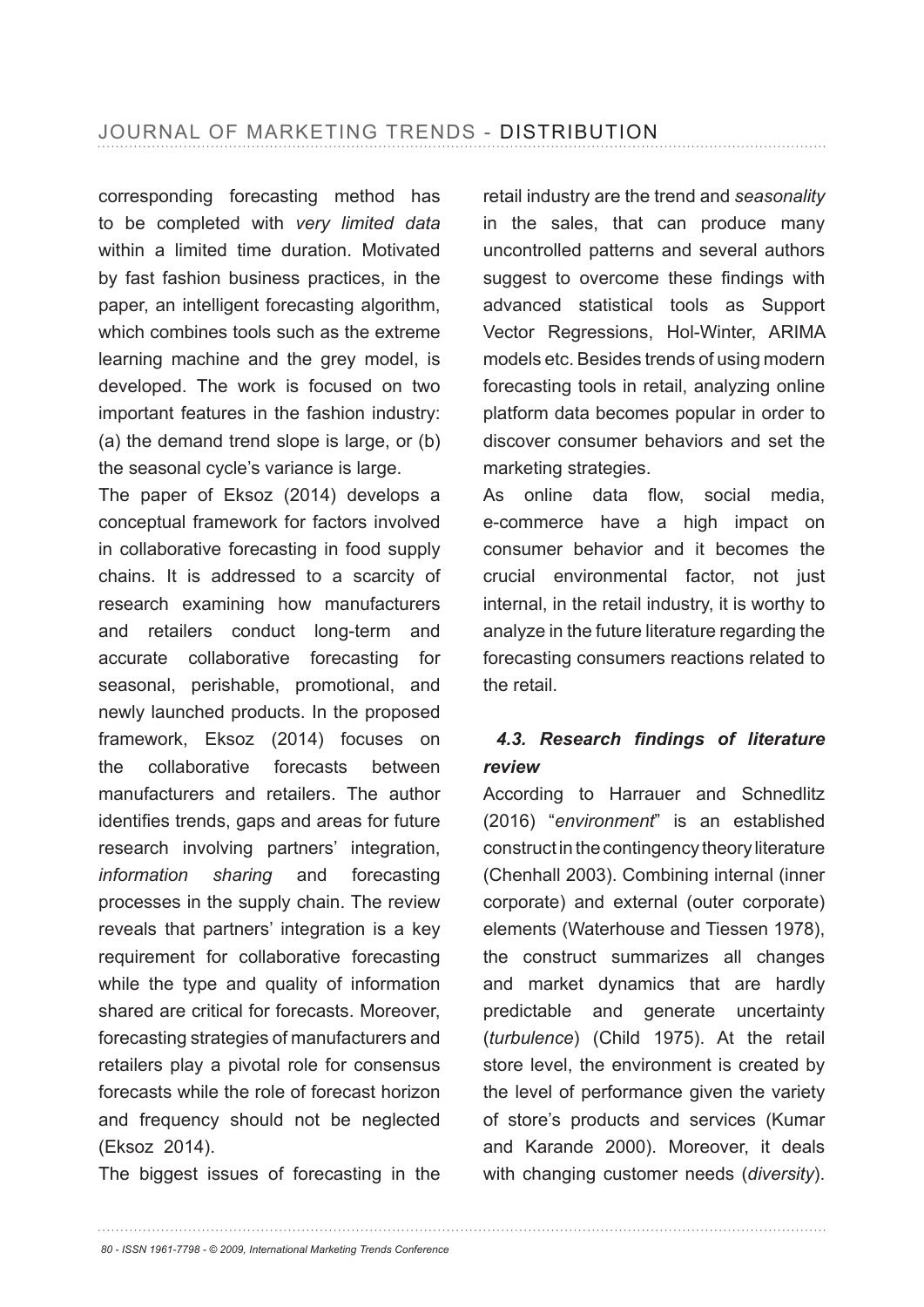Mintz and Currim (2013) discuss how often companies have to adapt their marketing and service technology to stay competitive in the market and cover the complexity of retailing business in their performance measurement design (*complexity*). Highstress level, suppression and restrictions also shape working environment (hostility) (Banker et al. 1996).

Several authors outline that retailers have to focus proactively on demand forecasting and managing supply requirements until the consumer enters the store, as all following processes are only reactive. For example, retailers can vary products or prices based on anticipated consumer behavior. This refers not only to demand forecasts but also to proper optimization methods to steer consumers' behavior. *The location of the decoupling point* has a misleading impact on planning separating the planning tasks into forecast-driven and order-driven processes (Hubner and Kuhn 2013).

Arunraj and Ahrens (2016) relate to weather as the risky factor for a retail industry that can cause the change in consumer demand and shopping decisions. However, only few research studies about weather and retail shopping are available in the literature. The study by Arunraj and Ahrens (2016) aims at developing a model to analyze *the relationship between weather and retail shopping behavior* (i.e., store traffic and sales).

As retail business is becoming a complex set of activities also its sales prediction is becoming a complex activity that does not lean on a one factor, as the history of sales, but many factors that are indirect or direct linked to the sales: orders, promotions, customer behaviors, logistic information, competition distance, the price of gas, etc. The nature of the retail business is an important factor in provisional predictions. In the fashion industry, operational decisions have to be made with a tight schedule and corresponding forecasting method has to be completed with very limited data within limited time duration (Choi 2014), while in food supply chains it leans on collaborative forecasting between manufacturers and retailers.

Literature describes the complexity of forecasting activities in terms of many relations in the supply chains and their exchange of information. Forecasting could not stand the process by itself for a one business unit, but it has to integrate with others in the way of creating the value for all units. It allows the forecasting process owner, usually the director or manager of demand planning, to view departmental forecasts from various functions that have different perspectives on the state of the business based on their views of the marketplace (Chase Jr, C.W. 2013).

The study by Arunraj and Ahrens (2016) aims at developing a model to analyze the relationship between weather and retail shopping behavior (i.e., store traffic and sales). Nevertheless, limitation of such data makes a forecasting process more inaccurate. Sensing the environmental factors is the important phase in the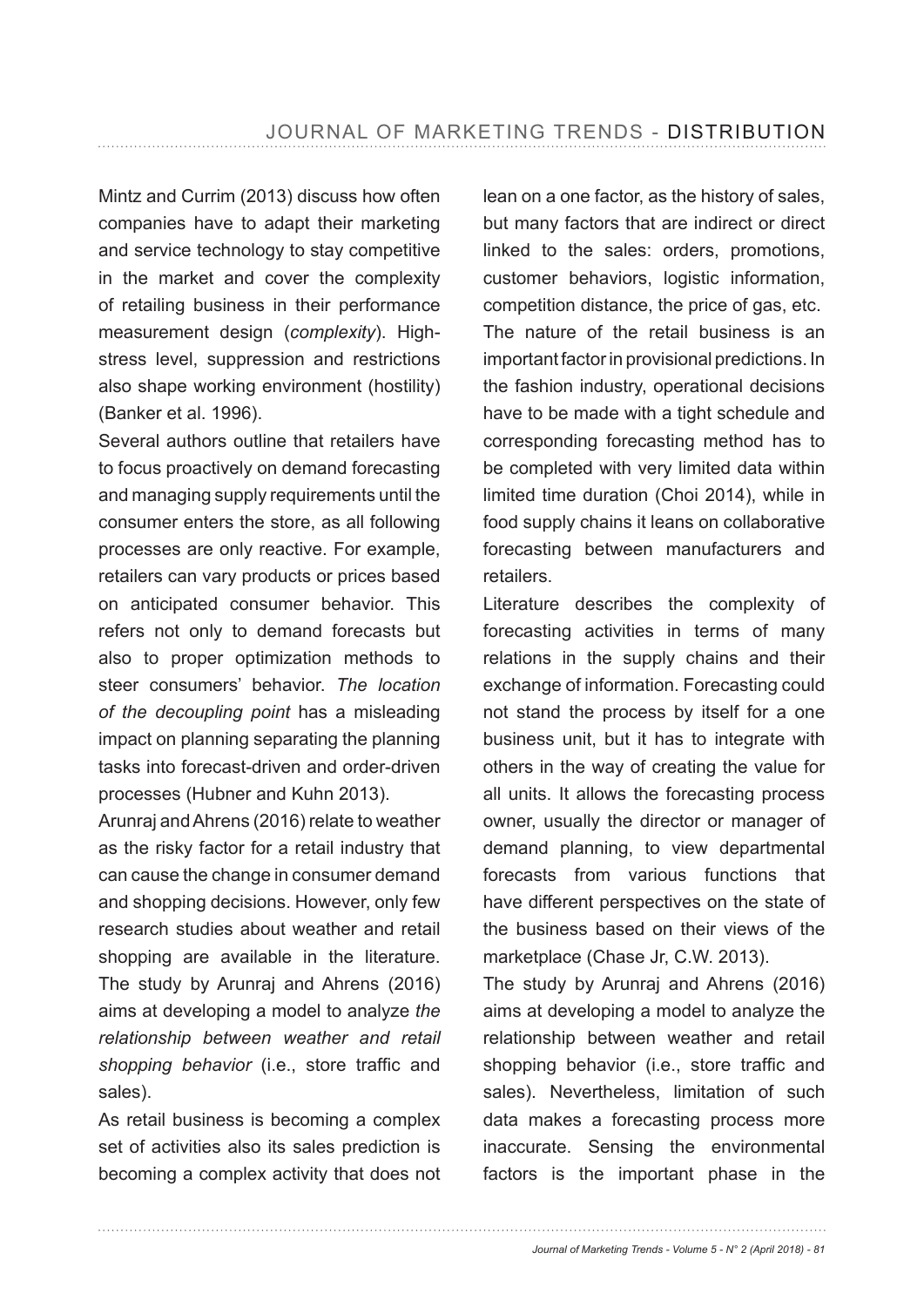| omplex systems exhibit emergence<br>(self                                                                                                         | develop a vision of a system's emergent properties                                                                                                                                                          |  |  |  |  |  |
|---------------------------------------------------------------------------------------------------------------------------------------------------|-------------------------------------------------------------------------------------------------------------------------------------------------------------------------------------------------------------|--|--|--|--|--|
| organised) behaviour                                                                                                                              | that results from the the self organised behaviour that could result from                                                                                                                                   |  |  |  |  |  |
| interactions.                                                                                                                                     | interactions between the parts.                                                                                                                                                                             |  |  |  |  |  |
|                                                                                                                                                   | The interactions between the component parts of a Forecasting techniques need to enable visions of                                                                                                          |  |  |  |  |  |
|                                                                                                                                                   | JO Gorophex Existem bond recommitted relationships Sphaspolisting I Borbur Gorosight techniques must<br>between "causes" and "effects". A "small" cause also accept the likely absence of any early warning |  |  |  |  |  |
| can have "large" effect, and a "large" cause a signals.<br>forecasting process, and could not be ever done in the perfect way. The most difficult |                                                                                                                                                                                                             |  |  |  |  |  |
|                                                                                                                                                   | explanatory variables to simulate are those related to competitors and to items that neople                                                                                                                 |  |  |  |  |  |
|                                                                                                                                                   | have little control over "such as weather, economy and local events. Taking uncontrollable                                                                                                                  |  |  |  |  |  |
|                                                                                                                                                   | $\epsilon$ factors sugh $_{\rm arg}$ s weather or Glimate Ghange into the pmodel gould give the more realistic                                                                                              |  |  |  |  |  |
|                                                                                                                                                   |                                                                                                                                                                                                             |  |  |  |  |  |

5they **Discussion** always changing. Complex systems are not at equilibrium (if they are orecasting techniques must be able to provide both optimisation and exploration processes to help identify a range of potential future situations and

predictions, or the model could fail because of their hardly control nature.

The findings of the social network analysis allow identifying the most important environmental factors recognized by the literature at a macro and retail level (Table 2).

| I. Macro level: | Climate change              | П.     | Retail | Internet data/Internet browsing habits |  |
|-----------------|-----------------------------|--------|--------|----------------------------------------|--|
|                 | Consumer Price Index (CPI)  | level: |        | Competition                            |  |
|                 | Fuel price                  |        |        | Industry concentration                 |  |
|                 | Financial economic crisis   |        |        | Shared information in a supply chain   |  |
|                 | Affected transport capacity |        |        | Limited data                           |  |
|                 |                             |        |        | Seasonality                            |  |
|                 |                             |        |        | Location of the decoupling point       |  |
|                 |                             |        |        | Weather                                |  |
|                 |                             |        |        | Relations inside a supply chain        |  |
|                 |                             |        |        | Unexpected external events             |  |

#### **Table 2: the most important environmental factors in retailing**

Source: Authors' elaboration

With this classification, it is possible to answer on both research questions. For the first (RQ1) the general streams of environmental impact on forecasting are trying to observe and measure recent financial crisis, climate change, volatility in Consumer Price Index and industrial transportation, creating models that will optimize their influence in the long term. Their hardly measurable nature is prevailing on the retail level (RQ2) influencing volatility of prices, industry concentration, unexpected events (hurricane, strikes etc.), limited data from weather, demography structures, missing information in supply chain, etc. These factors require a short-term forecasting; their uncontrollable effects result in no "perfect" forecasting models, but in many "optimal models" that work well, assuming them, in the specific situation for a specific purpose. A forecasting model consists in matching internal factors with the influence of the externals ones through statistical analysis based on the observation of data from the past or present. By integrating the findings of the research, analyzing the different theoretical approaches, organizing and systematizing them by the number and type of factors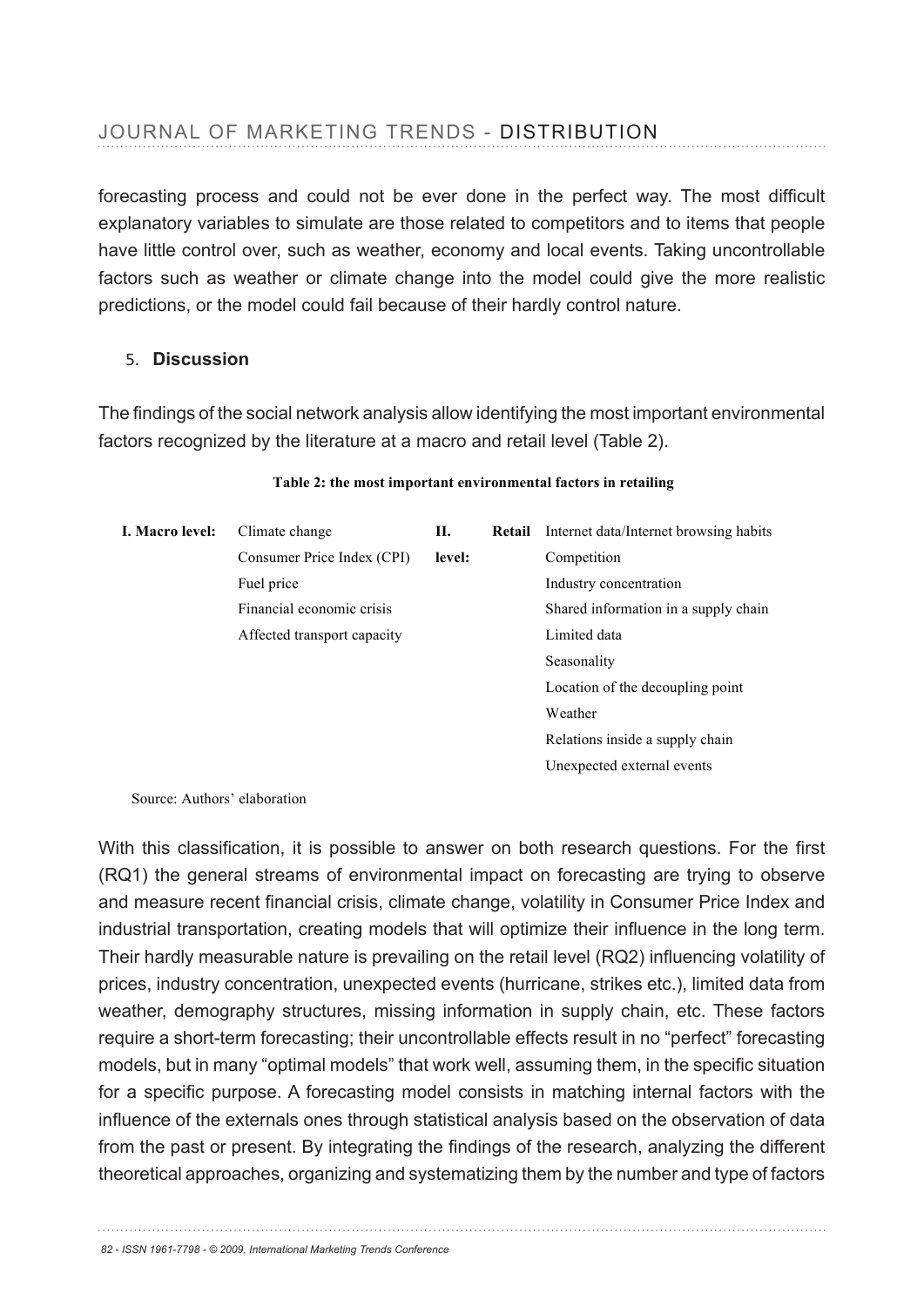included in the forecasting models, the level of complexity, the role of forecast horizon and the solutions proposed by the authors, it is possible to outline the last research trends in multi-factors forecasting in retailing (Table 3). The complexity of the model is a function of the number of variables, the method used, the relationships among the model elements, and relationships among models, forecasts, and decisions. Essentially, a complex forecasting is a process that is not very understandable to forecast users.

| <b>Authors</b>                              | Number of<br>external<br>factors | <sup>5</sup> Type of factor                                    | <sup>6</sup> Complexity | The role of<br>forecast<br>horizon | <b>Solution</b>                                                                                                                                                                  |
|---------------------------------------------|----------------------------------|----------------------------------------------------------------|-------------------------|------------------------------------|----------------------------------------------------------------------------------------------------------------------------------------------------------------------------------|
|                                             |                                  |                                                                |                         |                                    |                                                                                                                                                                                  |
| <b>Mintz and Currim</b><br>(2013)           | Many                             | Competition/Industry<br>concentration                          | High                    | Long-term                          | inclusion of firm<br>The<br>environmental<br>strategy,<br>characteristics and the use<br>of financial metrics are<br>positively associated with<br>marketing-mix<br>performance. |
| <b>Chase</b><br>Jr,<br>C.W.(2013)           | Many                             | Relations inside supply<br>chain/Unexpected<br>external events | High                    | Long-term                          | Unconstrained<br>demand<br>forecasting.                                                                                                                                          |
| <b>Carriere-Swallow</b><br>Y(2013)          | Many/Aggr<br>egate               | Internet                                                       | High                    | Short-term                         | Improve the efficiency of<br>nowcasting models.                                                                                                                                  |
| <b>Hubner</b> and Kuhn<br>(2013)            | One                              | of<br>Location<br>the<br>decoupling point                      | Medium                  | Short-term                         | Optimization methods to<br>steer consumer behavior,<br>demand to forecast order-<br>driven processes.                                                                            |
| <b>Eksoz C (2014)</b>                       | Many                             | Shared information in a<br>supply chain                        | High                    | Long-term                          | Collaborative<br>forecasts<br>between<br>retailers<br>and<br>manufacturers.                                                                                                      |
| Choi T (2014)                               | Less                             | Limited<br>data/Seasonal<br>cycle                              | Low                     | Short-term                         | forecasting<br>Efficient<br>models that will help<br>operational decisions with<br>a tight schedule.                                                                             |
| Arunraj<br>and<br><b>Ahrens</b> (2016)      | One                              | Weather                                                        | High                    | Long-term                          | Developed a model that<br>analyze the relationships<br>between a weather and<br>retail shopping behavior.                                                                        |
| <b>Harrauer</b><br>and<br>Schnedlitz (2016) | Many                             | Financial crisis                                               | High                    | Short term                         | More<br>flexible<br>performance-reporting<br>procedures.                                                                                                                         |

**Table 3: Organizational framework of theoretical perspectives on the topic**-

\*\*\*based on the relevant publications

Source: Authors' elaboration

As the Table 3 shows, the trend in literature is to use complex forecasting models, although there is a heated debate about their capacity to provide more accurate forecasts because, even if complex models are preferred because they use more sophisticated analysis and include a greater number of variables, the probability of errors and the difficulties for forecast users to make plans appears to be greater.

Putting their different perspectives in a one framework and looking for the relations and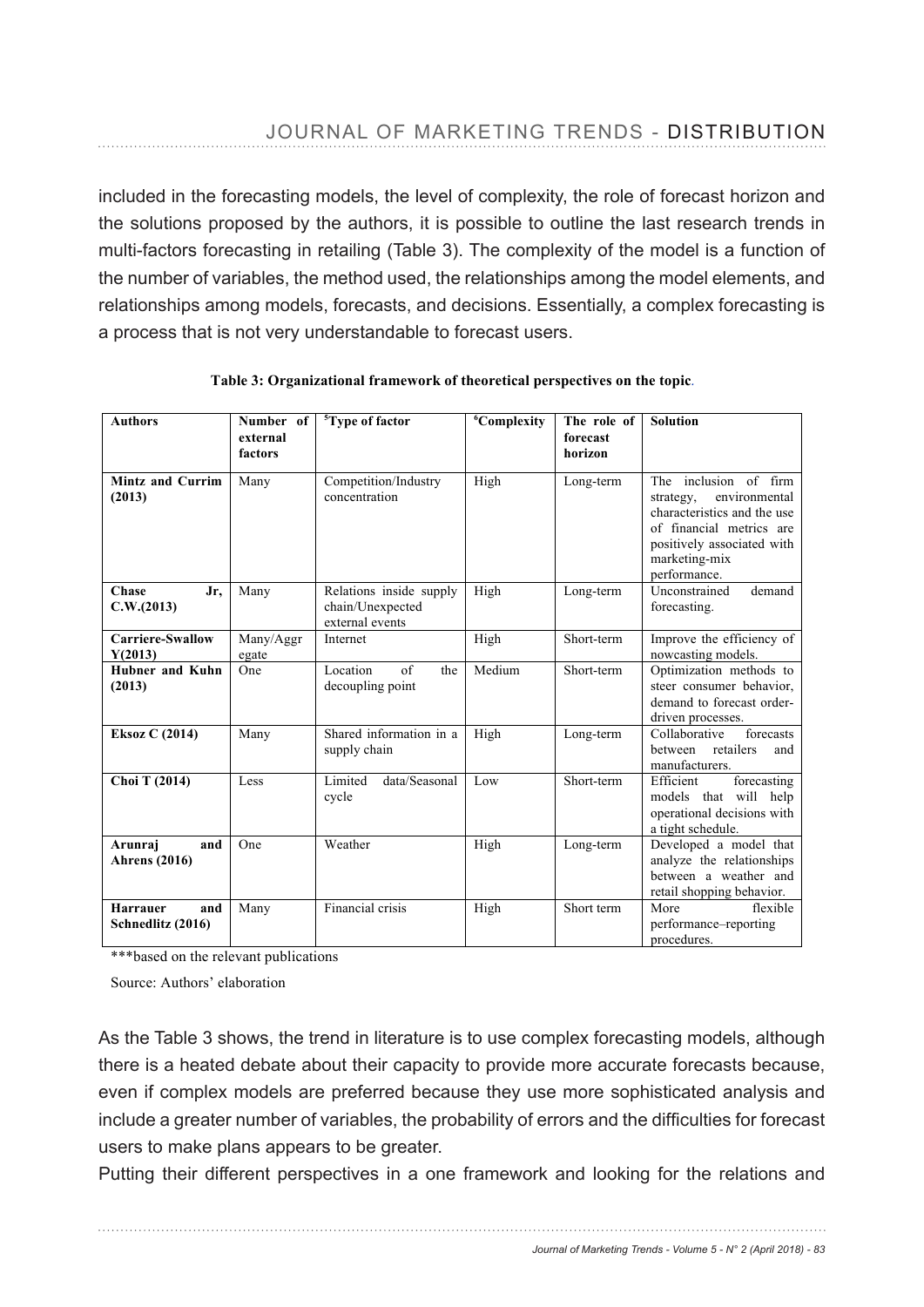trends, authors explain the inverse relation (Figure 4) between two aspects –complexity and optimization-, in the turbulent environment, when complexity  $(x)$  increases it is difficult to optimize forecasting plans in retail considering many uncontrolled factors, then optimization (y) decreases and vice versa, optimization (y) increases when complexity (x) decreases; in other words, it is easy to maintain simple forecasting models (F), not considering the environmental impact. In the middle point, complexity and optimization are delivering "balanced" forecasting plans.

#### **Figure 4: The environmental impact on forecasting plans in retail business through relation between complexity and optimization of the forecasting plans**



Source: Authors' elaboration

The present and the near future are moving forward those perspectives (f1-fn): by increasing a market chaos, new forecasting tools will be developed to try to maintain complexity in an efficient way so that the most complex model is the most optimal model (fn). It is the matter of the time when the relationship between complexity and optimization will become linear, and the most complex model with numerous environmental factors will show the best results in forecasting plans.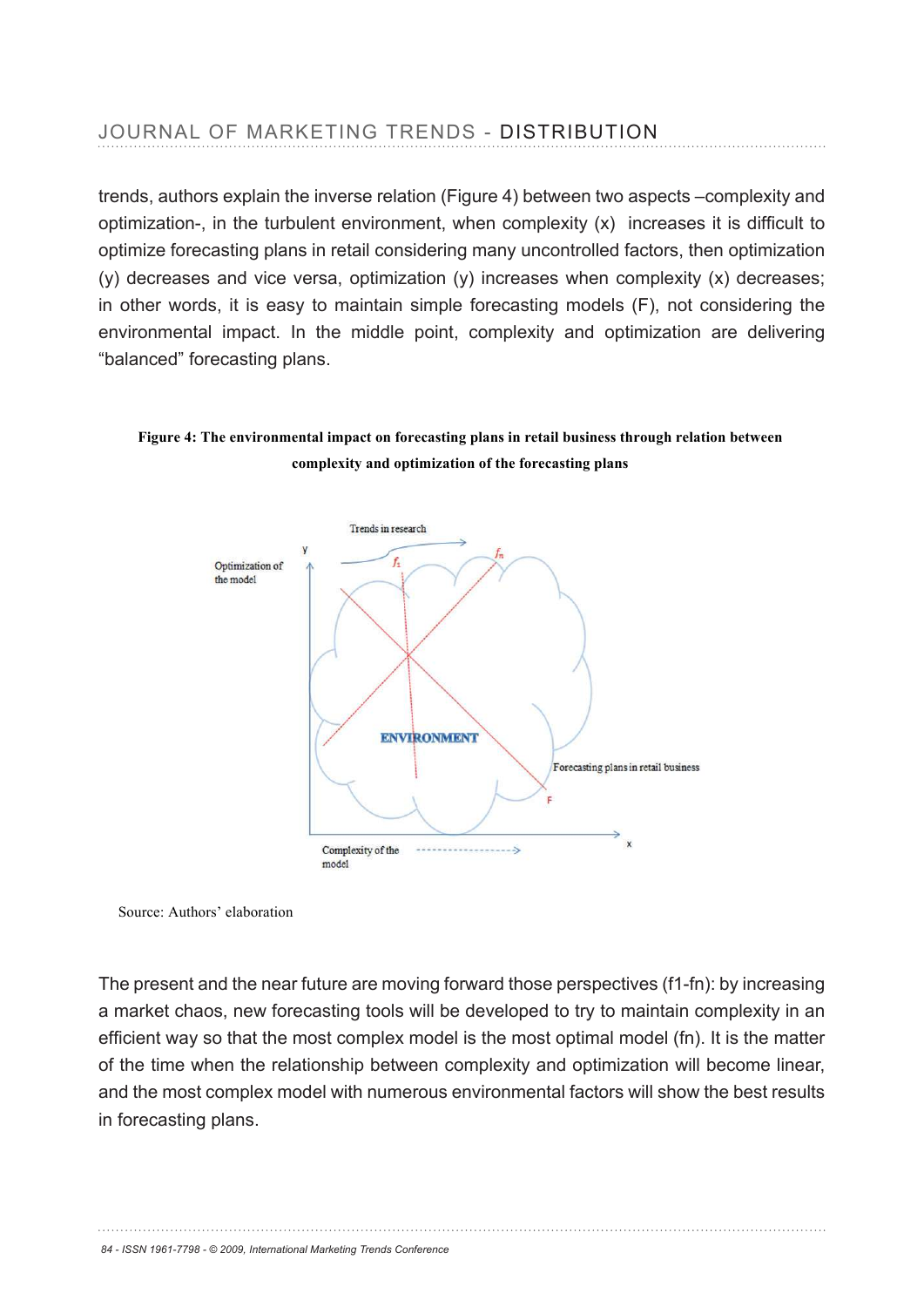### 6. **Conclusion**

The retail environment affects the retailers' sales and performance. Forecasting activities are necessary to predict external events and provide data to elaborate strategic plans to stay competitive. However, these activities are becoming increasingly difficult because of the increasing complexity of the environment, which implies an evolution of forecasting methods. Several authors see environments as Complex Systems and suggest applying the complexity theory to improve previsions and planning.

According to the complexity theory, as stated by Horton (2012), the new forecasting techniques should:

Enable a vision of a system's emergent properties.

Embrace emergence rather than planning and forecasting.

Focus on interactions rather than constituent parts.

Recognise that even the basic rules and essential profile of a system can change (where rules can be also values and perspectives).

− Enable visioning of phase change situations (with no early warning signals) and the resulting changed world.

Recognise that everything is part of a system where tiny, trivial actions can have huge, irreversible impacts.

Enable practitioners to visualise systems from very different perspectives, including ones not possible now.

Enable the generation of a range of future options and alternative potential strategies through both optimisation and exploration, including some that sound negative, impossible or ludicrous now. As stated by Linstone (1999), it is evident that the challenge for the forecaster is an awesome one. A better understanding of the internal dynamics of nonlinear systems is vital for more effective forecasting and it will require unprecedented insight and ingenuity. "Rather than merely confirm the inherent limits to forecasting, complexity science should be seen as opening up new paths to reveal important insights to assist decision-making" (Linstone 1999, p.88). The study of the evolution of complex dynamic systems shows that the conjunction of order and chaos, stability and instability, self-organization and chance, is decisive for progress (Linstone 1999).

However, the results of this paper show a different trend in literature. Through a bibliometric analysis, the work identifies the most recent trends on environmental impact in retail forecasting. The results show that the actual forecasting models are not focused on the environment as a whole but instead each model includes different environmental factors (Climate change, Fuel price, etc.) without considering the relationships between them or considering their relationships linear. These techniques provide a distorted and incomplete vision of the markets and make forecasting plans ineffective in a turbulent environment.

From literature it emerges that authors

*Journal of Marketing Trends - Volume 5 - N° 2 (April 2018) - 85*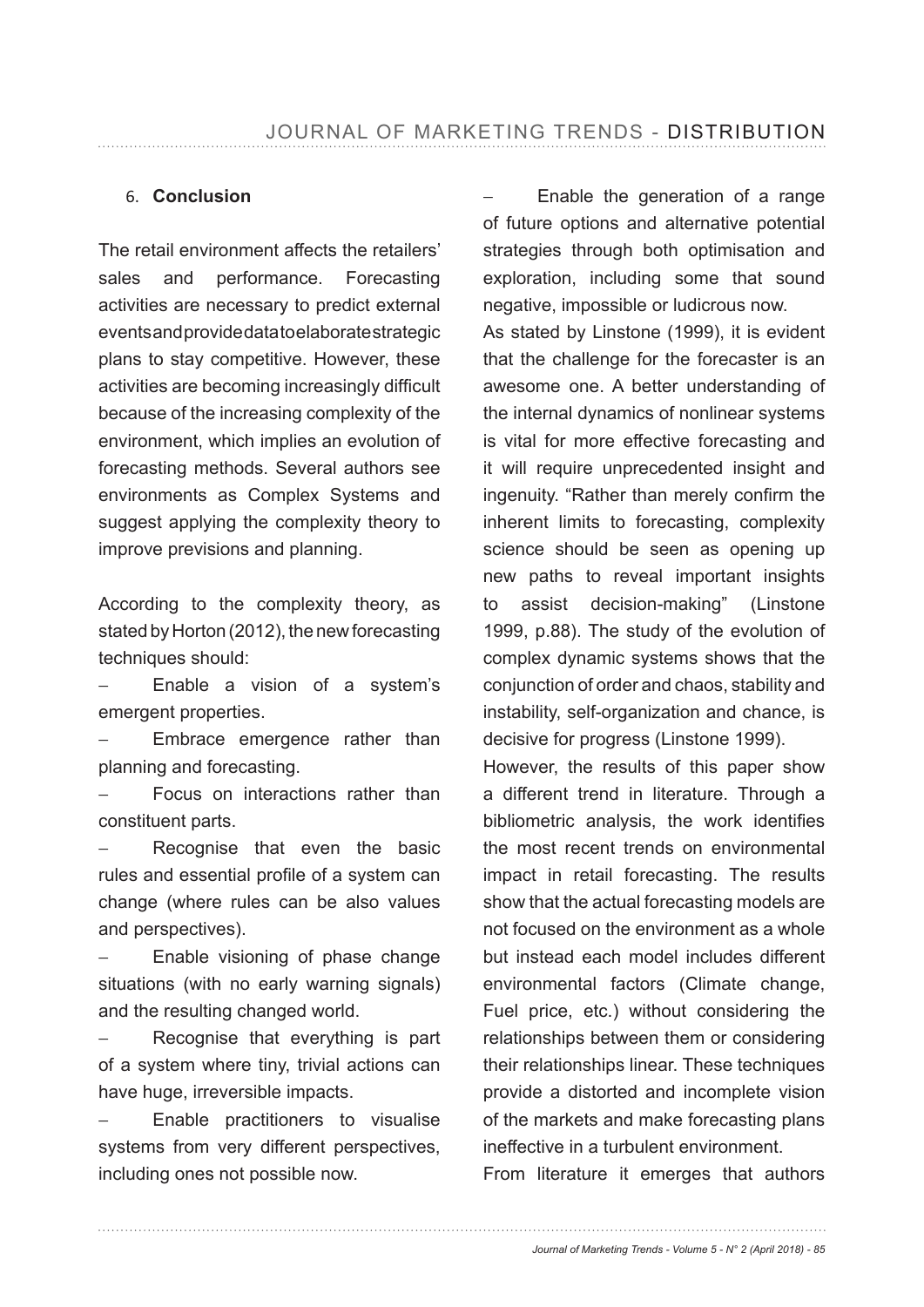recognize the importance of including a greater number of variables and more sophisticated analysis able to capture the causal relationships between them in the forecasting models; but, at the same time, they are aware that this could increase the probability of errors and the difficulties for forecast users to make plans. Hence, trends in literature are based on the idea that when market dynamism increases, new forecasting tools should be developed with the aim to make linear the relationship between complexity and optimization of the forecasting model, so that the most complex model will show the best results in forecasting plans.

## **References**

Achrol, R.S. (1991), "Evolution of the marketing organization: new forms for turbulent environments", *Journal of Marketing*, 55(October), 77-93.

Arunraj, N. S. and Ahrens, D. (2016), "Estimation of non-catastrophic weather impacts for retail industry", *International Journal of Retail & Distribution Management*, *44*(7), 731-753.

Axelrod, R. and Cohen, M. (2001), *Harnessing Complexity: Organizational*  Implications of a Scientific Frontier, The Free Press, New York, NY.

Banker, R.D., Lee, S.-Y. Potter, G. and Srinivasan, D. (1996), "Contextual analysis of performance impacts of outcome-based incentive compensation", *Academy of Management Journal*, 39(4), 920-948.

Begun, J.W., Zimmerman, B., Dooley,

K. (2003), "Health care organizations as complex adaptive systems", *Advances in health care organization theory*, 1, 253- 288.

Bruni, R., Carrubbo, L., Cavacece, Y., Di Muro, M. (2016), "Market Dynamics: A Complex Adaptive System View", in *proceedingd Reser Conference*, Naples.

Capello, R., Caragliu, A. and Fratesi, U. (2015), "Spatial heterogeneity in the costs of the economic crisis in Europe: are cities sources of regional resilience?" Journal of *Economic Geography*, lbu053.

Carrière-Swallow Y. and Labbé F. (2010), "Nowcasting With Google Trends in an Emerging Market"*, Working Papers Central Bank of Chile* 588, Central Bank of Chile.

Casti, J. (1997), Would-Be Worlds. John Wiley & Sons, New York, NY.

Chae, M. and Hill, J.S. (1997), "High versus low formality marketing planning in global industries: determinants and consequences", *Journal of Strategic Marketing*, 5(3), 22.

Chakravarthy, B. (1997), "A new strategy framework for coping with turbulence", *Sloan Management Review*, (Winter), 69- 82.

Chase Jr, C. W. (2013), *Demand-driven forecasting: a structured approach to forecasting*. John Wiley & Sons.

Child, J. (1975), "Managerial and organizational factors associated with company performance. Part II. A contingency analysis", *Journal of Management Studies*,  $12(1-2)$ , 12-27.

Choi T., Hui C., Na L., Ng S. and Yong J.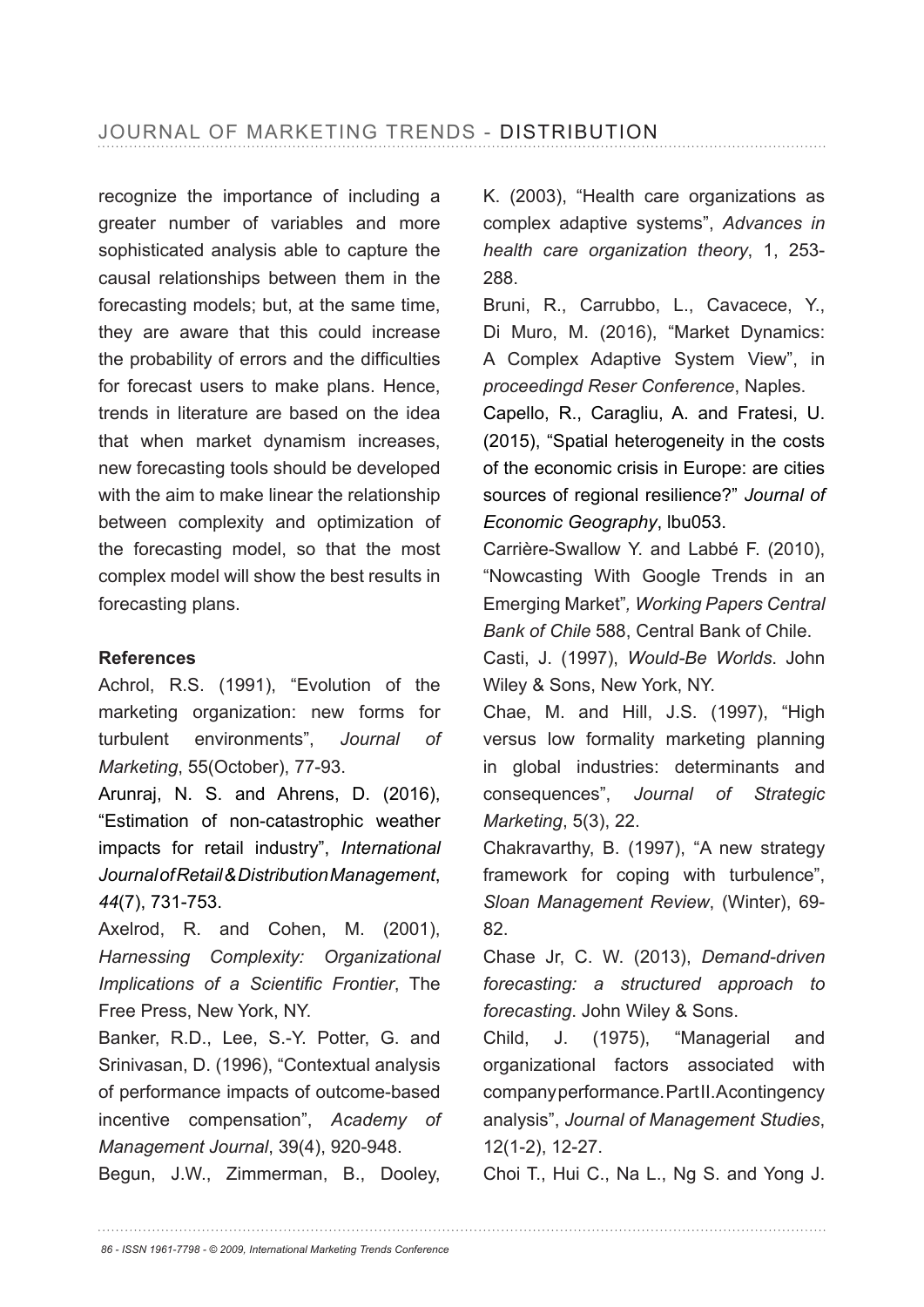(2014*), "*Fast-fashion sales forecasting with limited data"*, Journal Decision Support Systems*, 59, 84-92.

Conner, D.R. (1998), *Leading at the Edge of Chaos: How to Create the Nimble Organization*, John Wiley, New York, NY.

Corso, L. L. and Wallace, M. (2015), "A hybrid method for transportation with stochastic demand", *International journal of logistics research and applications*, *18*(4), 342-354.

Cravens, D.W. (1991), *Strategic Marketing*, 3rd ed., Irwin, Homewood, IL.

Diamond, A.H. (1993), "Chaos science", *Marketing Research*, 5(4), 9-15.

Eksoz C., Mansouri S. A. and Bourlakis M. (2014), "Collaborative forecasting in the food supply chain: A conceptual framework", *International Journal of Production Economics*, 158, 120-135.

Frederick, W.C. (1998), "Creatures, corporations, communities, chaos, complexity: a naturological view of the corporate social role", *Business and*  Society, 37(December), 358-76.

Gordon, T. J., and Greenspan, D. (1988), "Chaos and Fractals: New Tools for Technological and Social Forecasting", *Technological Forecasting and Social Change* 34(1), 25.

Hamel, G. and Prahalad, C.K. (1994), *Competing for the Future*, Harvard Business School Press, Boston, MA.

Harrauer V. and Schnedlitz P. (2016), "Impact of environment on performance measurement design and processing in retailing", *International Journal of Retail*  *& Distribution Management*, 44 (3), 320 – 335.

Horton A., (2012) "Complexity science approaches to the application foresight", *Foresight*, 14(4), 294-303.

Hübner, A. H., Kuhn, H. and Sternbeck, M. G. (2013*), "*Demand and supply chain planning in grocery retail: an operations planning framework"*, International Journal of Retail & Distribution Management*, *41* 512-530.

Johnson, J. S. (2014), "Nonlinear analyses in sales research: Theoretical bases and analytical considerations for polynomial models", *Journal of Personal Selling & Sales Management*, *34* 

Kelly, S. (1999), *The Complexity Advantage: How the Science of Complexity Can Help Your Business Achieve Peak Performance*, BusinessWeek Books, New York, NY.

Khandwalla, P.N. (1977), The Design of *Organizations*, Harcourt Brace Jovanovich, New York, NY.

Knutas, A., Hajikhani, A., Salminen, J., Ikonen, J. and Porras, J. (2015, June). "Cloud-based bibliometric analysis service for systematic mapping studies", In *Proceedings of the 16th International Conference on Computer Systems and Technologies* (pp. 184-191). ACM- http:// hammer.nailsproject.net/

Kotter, J.P. (1996), "Kill complacency", *Fortune*, 5(August), 122-124.

Kumar, V. and Karande, K. (2000), "The effect of retail store environment on retailer performance", *Journal of Business Research*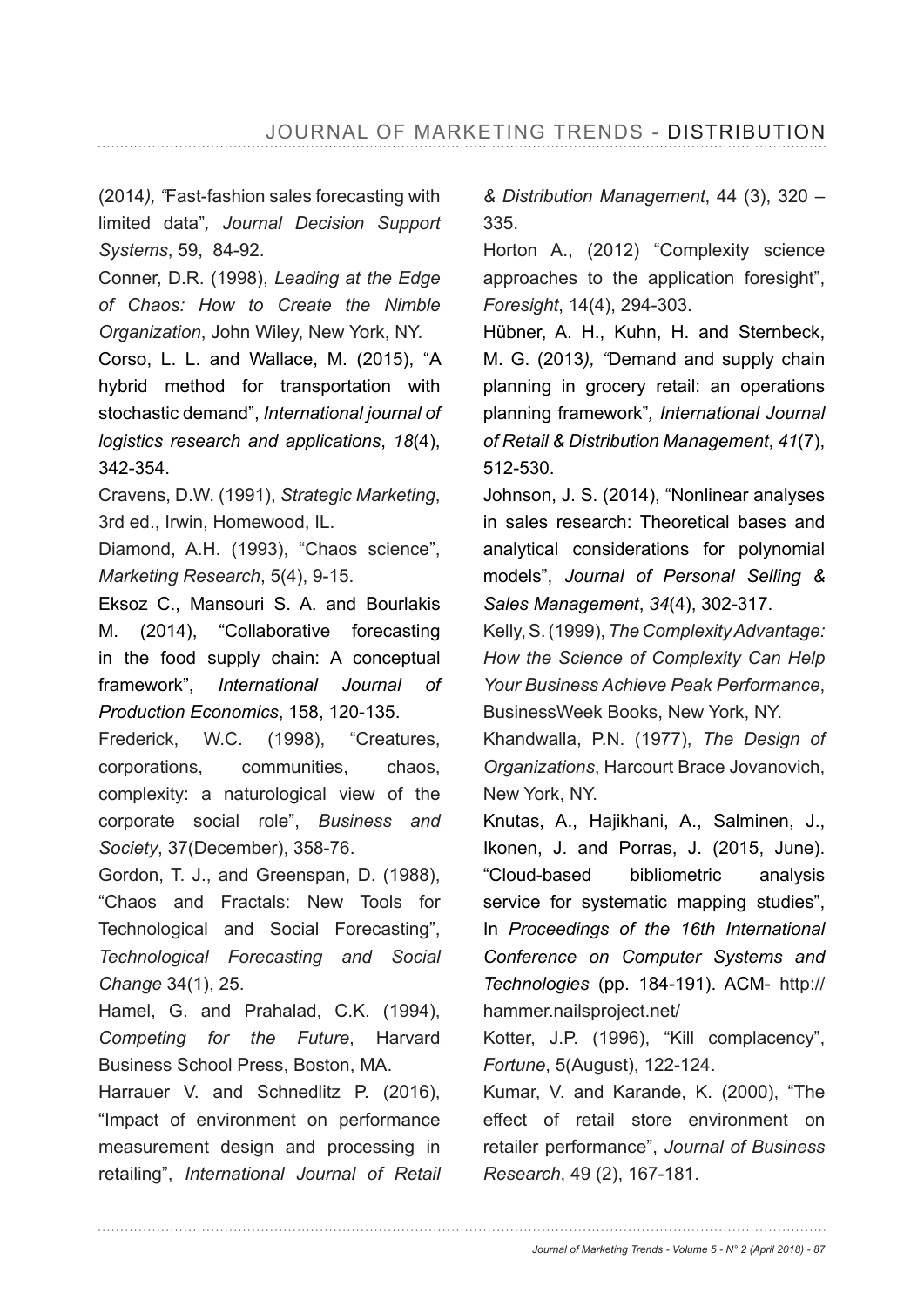Kurtyka, J. (2000), *Adaptive Marketing: The Changing Relationship of Business to the Customer*, 22 May, Nashua, Hampshire, CT, pp. 1-12.

Lane, D. and Maxfield, R. (1996), "Strategy under complexity: fostering generative relationships", *Long Range Planning*, 29(2), 215-231.

Linstone, H.A. (1999), "Complexity Science: Implications for Forecasting", *Technological Forecasting and Social Change*, 62, 79–90. Loewen, J. (1997), The Power of Strategy: *A Practical Guide for South African Managers*, Zebra: Sandton.

Mason, R.B., (2007), "The external environment's effect on management and strategy. A complexity theory approach", *Management Decision,* 45(1), 10-28.

Mintz, O. and Currim, I.S. (2013), "What drives managerial use of marketing and financial metrics and does metric use impact performance of marketing mix activities?", Journal of Marketing, 77( 2),  $17-40.$ 

Mix, R.A. (1993), "Is There Chaos in Marketing?", Proceedings of Annual *Summer Marketing Educators' Conference*, American Marketing Association, Chicago, IL, pp. 444-5.

Moretta Tartaglione A., Bruni R., (2016), "International networks as complex adaptive systems", *Mercati & Competitività*, 3(2016), 111-131.

Riviera, E. (2012), "Mapping scientific literature: Structuring scientific communities through scientometrics" , doctoral dissertation, PhD Dissertation. Department of Sociology, University of Bicocca, Milan. Waterhouse, J.H. and Tiessen, P. (1978), "A contingency framework for management accounting systems research", *Accounting, Organizations and Society* 

Nilson, T.H. (1995), *Chaos Marketing: How to Win in a Turbulent World*, McGraw-Hill, London.

Peters, E.E. (1999), *Patterns in the Dark: Understanding Risk and Financial Crisis with Complexity Theory*, Wiley, New York, NY.

Polonsky, M.J., Suchard, H.T. and Scott, D.R. (1999), "The incorporation of an interactive external environment: an extended model of marketing relationships", *Journal of Strategic Marketing*

Prendergast, G. and Berthon, P. (2000), "Insights from ecology: an ecotone perspective of marketing", *European Management Journal*, 18(2), 223-31.

Thietart, R.A. and Forgues, B. (1995), "Chaos theory and organization", *Organization Science*, 6(1), 19-31.

Volberda, H.W. (1997), "Building flexible organizations for fast-moving markets", *Long Range Planning*, 30(2), 169-83.

White, D.W. (1998), "The impact of environmental uncertainty on strategy creation style in a franchise channel setting", *Journal of Strategic Marketing*, 6, 273-304.

Wilkinson, I. and Young, L. (1998), "On competing: firms, relations and networks", *proceedings of the Research Conference on Relationship Marketing*, Emory University, Atlanta, GA, October.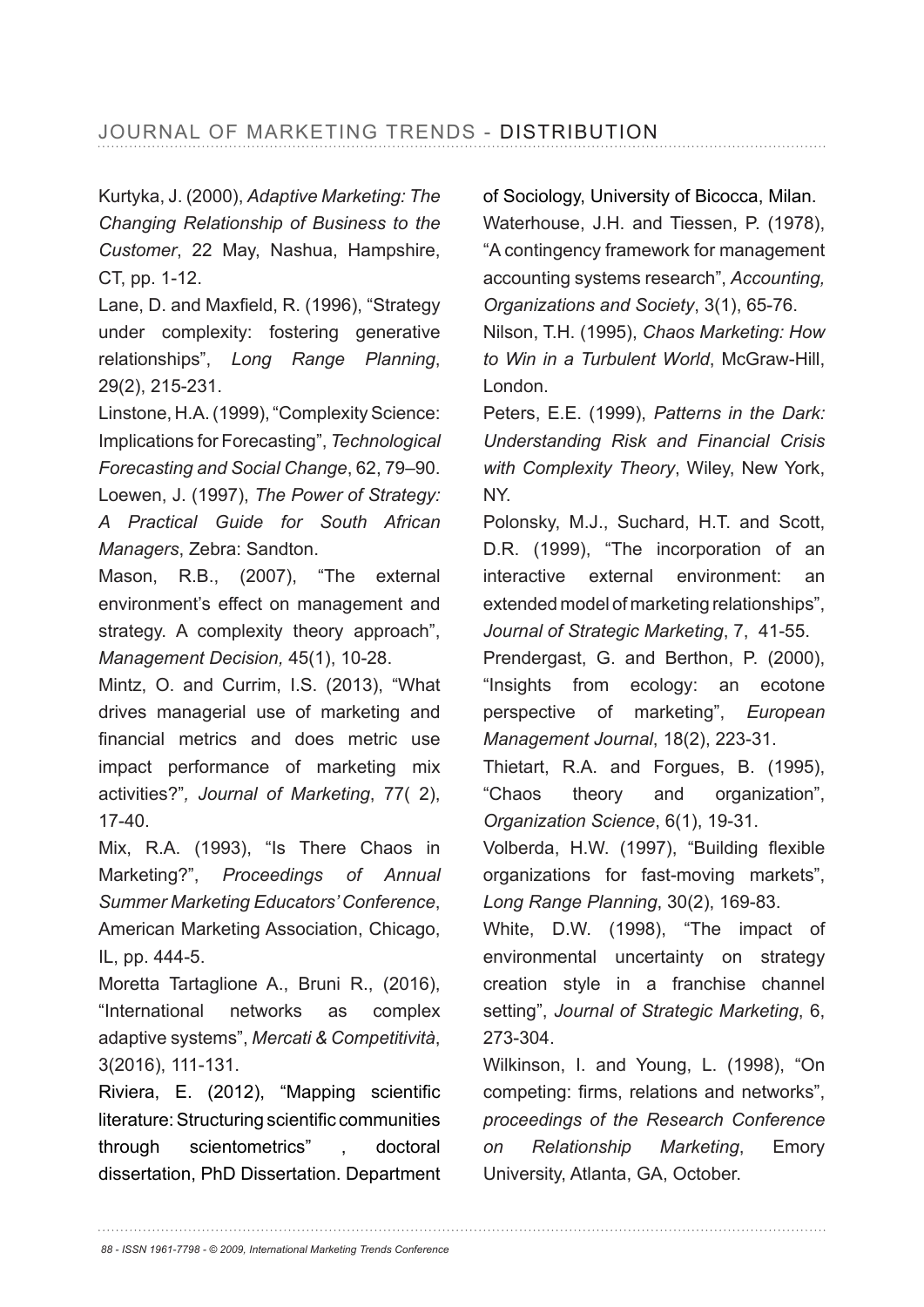Windsor, R.D. (1995), "Marketing under conditions of chaos: percolation metaphors and models", *Journal of Business Research*, 34, 181-189.